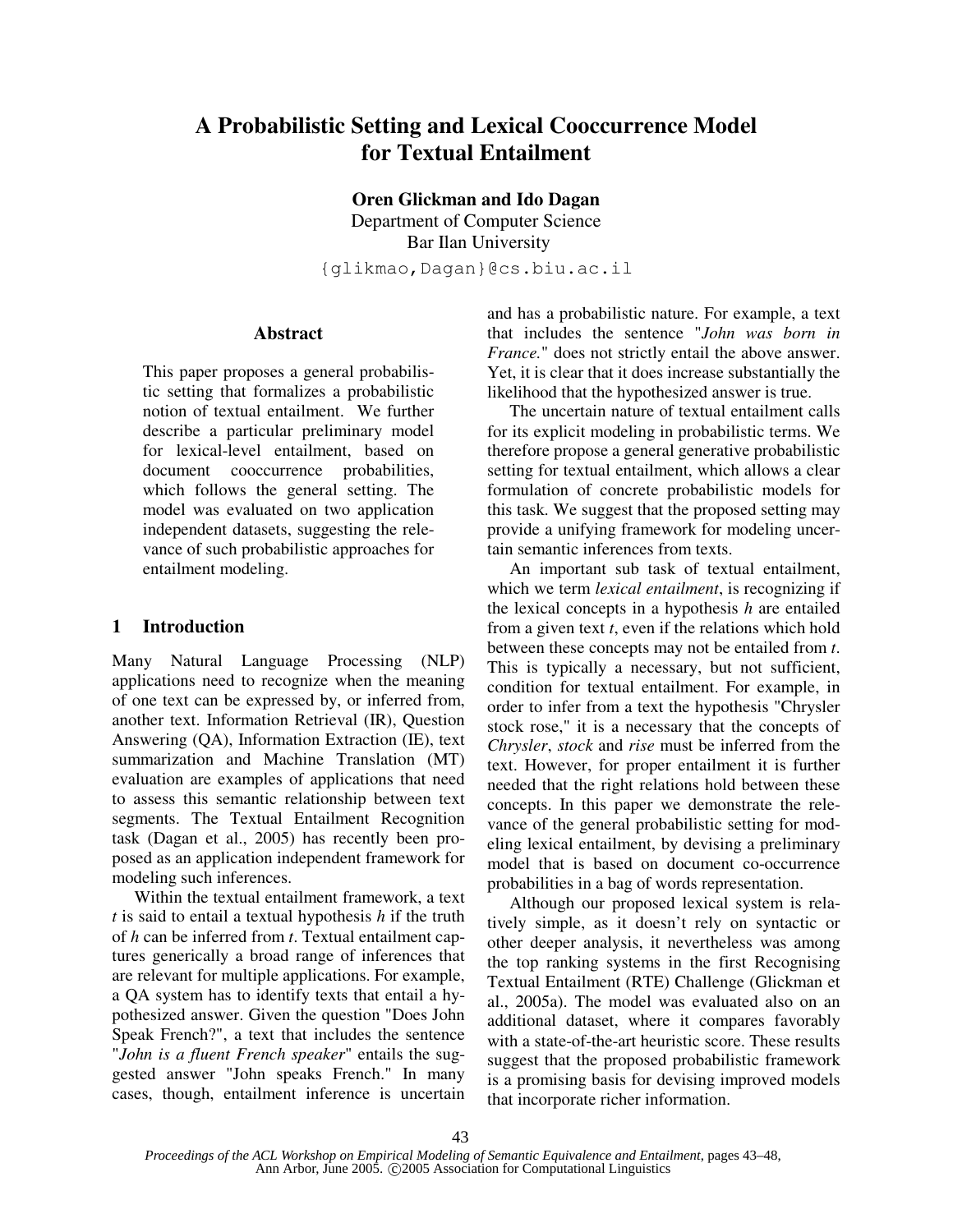| example | text                                    | hypothesis             |  |
|---------|-----------------------------------------|------------------------|--|
|         | John is a French Speaker                | John speaks French     |  |
|         | John was born in France                 |                        |  |
|         | Harry's birthplace is Iowa              | Harry was born in Iowa |  |
|         | Harry is returning to his Iowa hometown |                        |  |

Table 1: example sentence pairs

## **2 Probabilistic Textual Entailment**

#### **2.1 Motivation**

A common definition of entailment in formal semantics (Chierchia. and McConnell-Ginet, 1990) specifies that a text *t* entails another text *h* (hypothesis, in our terminology) if *h* is true in every circumstance (possible world) in which *t* is true. For example, in examples 1 and 3 from Table 1 we'd assume humans to agree that the hypothesis is necessarily true in any circumstance for which the text is true. In such intuitive cases, textual entailment may be perceived as being certain, or, taking a probabilistic perspective, as having a probability of 1.

In many other cases, though, entailment inference is uncertain and has a probabilistic nature. In example 2, the text doesn't contain enough information to infer the hypothesis' truth. And in example 4, the meaning of the word *hometown* is ambiguous and therefore one cannot infer for certain that the hypothesis is true. In both of these cases there are conceivable circumstances for which the text is true and the hypothesis false. Yet, it is clear that in both examples, the text does increase substantially the likelihood of the correctness of the hypothesis, which naturally extends the classical notion of certain entailment. Given the text, we expect the probability that the hypothesis is indeed true to be relatively high, and significantly higher than its probability of being true without reading the text. Aiming to model application needs, we suggest that the probability of the hypothesis being true given the text reflects an appropriate confidence score for the correctness of a particular textual inference. In the next subsections we propose a concrete probabilistic setting that formalizes the notion of truth probabilities in such cases.

#### **2.2 A Probabilistic Setting**

Let *T* denote a space of possible texts, and  $t \in T$  a specific text. Let *H* denote the set of all possible *hypotheses*. A hypothesis *h*∈*H* is a propositional

statement which can be assigned a truth value. For now it is assumed that *h* is represented as a textual statement, but in principle it could also be expressed as a formula in some propositional language.

A semantic state of affairs is captured by a mapping from  $H$  to {0=false, 1=true}, denoted by  $w: H \to \{0, 1\}$  (called here *possible world*, following common terminology). A possible world *w* represents a concrete set of truth value assignments for all possible propositions. Accordingly, *W* denotes the set of all possible worlds.

#### **2.2.1 A Generative Model**

We assume a probabilistic generative model for texts and possible worlds. In particular, we assume that texts are generated along with a concrete state of affairs, represented by a possible world. Thus, whenever the source generates a text *t*, it generates also corresponding hidden truth assignments that constitute a possible world *w*.

The probability distribution of the source, over all possible texts and truth assignments  $T \times W$ , is assumed to reflect inferences that are based on the generated texts. That is, we assume that the distribution of truth assignments is not bound to reflect the state of affairs in a particular "real" world, but only the inferences about propositions' truth which are related to the text. In particular, the probability for generating a true hypothesis *h* that is not related at all to the corresponding text is determined by some prior probability P(*h*). For example, *h*="Paris is the capital of France" might have a prior smaller than 1 and might well be false when the generated text is not related at all to Paris or France. In fact, we may as well assume that the notion of textual entailment is relevant only for hypotheses for which  $P(h) < 1$ , as otherwise (i.e. for tautologies) there is no need to consider texts that would support *h*'s truth. On the other hand, we assume that the probability of *h* being true (generated within *w*) would be higher than the prior when the corresponding *t* does contribute information that supports *h*'s truth.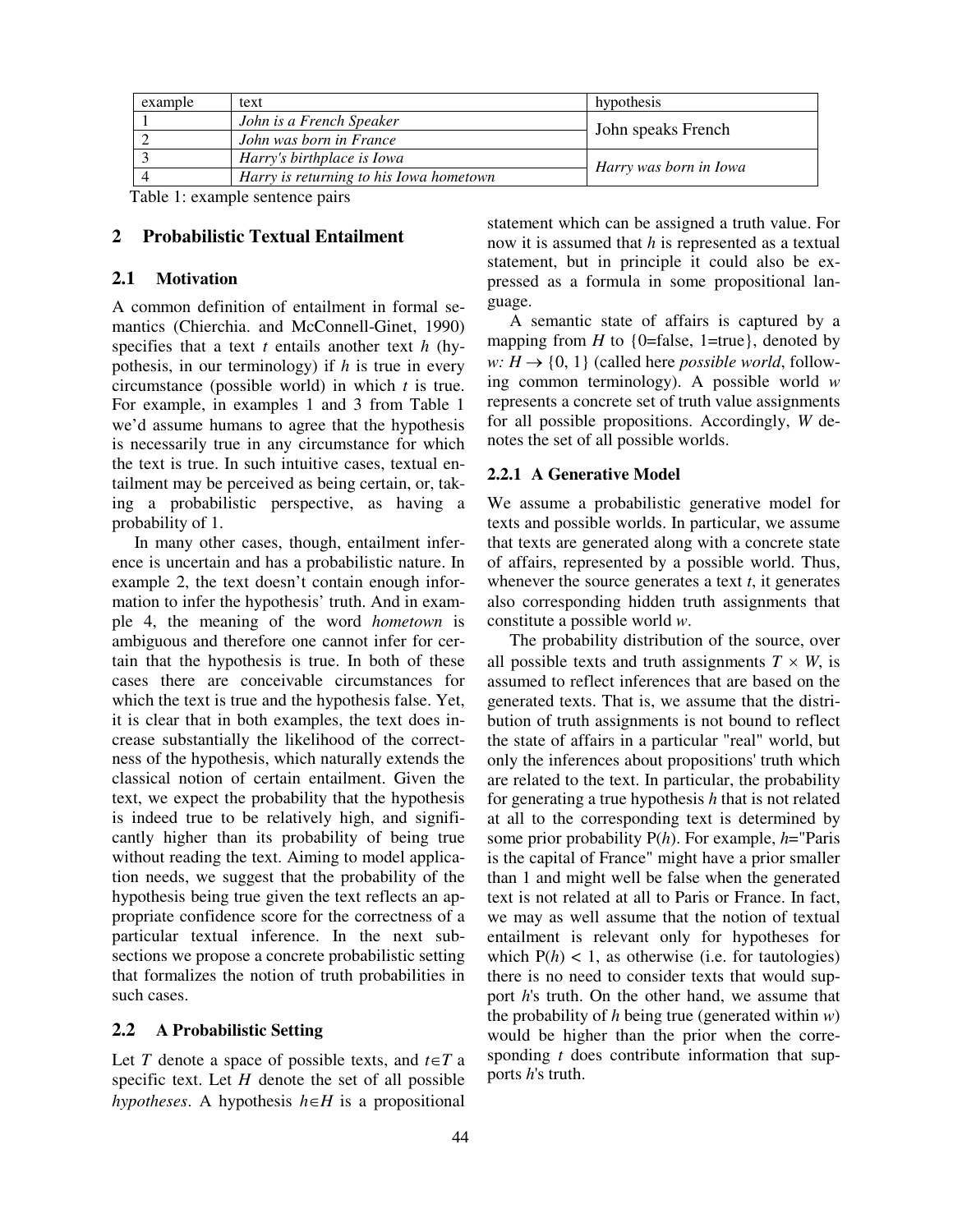We define two types of events over the probability space for  $T \times W$ :

I) For a hypothesis  $h$ , we denote as  $Tr<sub>h</sub>$  the random variable whose value is the truth value assigned to *h* in a given world. Correspondingly,  $Tr_h=1$  is the event of *h* being assigned a truth value of 1 (true).

II) For a text *t*, we use *t* itself to denote also the event that the generated text is *t* (as usual, it is clear from the context whether *t* denotes the text or the corresponding event).

# **2.3 Probabilistic textual entailment definition**

We say that a text *t* probabilistically entails a hypothesis *h* (denoted as  $t \Rightarrow h$ ) if *t* increases the likelihood of *h* being true, that is, if  $P(Tr_h = 1 | t)$  $P(Tr_h = 1)$  or equivalently if the pointwise mutual information,  $I(Th=1,t)$ , is greater then 0. Once *knowing* that  $t \Rightarrow h$ ,  $P(Tr_h=1| t)$  serves as a probabilistic confidence value for *h* being true given *t*.

Application settings would typically require that  $P(Tr_h = 1 | t)$  obtains a high value; otherwise, the text would not be considered sufficiently relevant to support *h*'s truth (e.g. a supporting text in QA or IE should entail the extracted information with high confidence). Finally, we ignore here the case in which *t* contributes negative information about *h*, leaving this relevant case for further investigation.

## **2.4 Model Properties**

It is interesting to notice the following properties and implications of our model:

A) Textual entailment is defined as a relationship between texts and propositions whose representation is typically based on text as well, unlike logical entailment which is a relationship between propositions only. Accordingly, textual entailment confidence is conditioned on the actual generation of a text, rather than its truth. For illustration, we would expect that the text "His father was born in Italy" would logically entail the hypothesis "He was born in Italy" with high probability – since most people who's father was born in Italy were also born there. However we expect that the text would actually not probabilistically textually entail the hypothesis since most people for whom it is specifically reported that their father was born in Italy were not born in Italy. $<sup>1</sup>$ </sup>

B) We assign probabilities to propositions (hypotheses) in a similar manner to certain probabilistic reasoning approaches (e.g. Bacchus, 1990; Halpern, 1990). However, we also assume a generative model of text, similar to probabilistic language and machine translation models, which supplies the needed conditional probability distribution. Furthermore, since our conditioning is on texts rather than propositions we do not assume any specific logic representation language for text meaning, and only assume that textual hypotheses can be assigned truth values.

C) Our framework does not distinguish between textual entailment inferences that are based on knowledge of language semantics (such as *mur* $dering \Rightarrow killing$ ) and inferences based on domain or world knowledge (such as *live in Paris* ⇒ *live in France*). Both are needed in applications and it is not clear at this stage where and how to put such a borderline.

D) An important feature of the proposed framework is that for a given text many hypotheses are likely to be true. Consequently, for a given text *t*  and hypothesis  $h$ ,  $\sum_{h}P(Tr_h=1|t)$  does not sum to 1. This differs from typical generative settings for IR and MT (Ponte and croft, 1998; Brown et al., 1993), where all conditioned events are disjoint by construction. In the proposed model, it is rather the case that  $P(Tr_h=1|t) + P(Tr_h=0|t) = 1$ , as we are interested in the probability that a single particular hypothesis is true (or false).

E) An implemented model that corresponds to our probabilistic setting is expected to produce an estimate for  $P(Tr_h = 1 | t)$ . This estimate is expected to reflect all probabilistic aspects involved in the modeling, including inherent uncertainty of the entailment inference itself (as in example 2 of Table 1), possible uncertainty regarding the correct disambiguation of the text (example 4), as well as probabilistic estimates that stem from the particular model structure.

## **3 A Lexical Entailment Model**

We suggest that the proposed setting above provides the necessary grounding for probabilistic

<sup>&</sup>lt;sup>1</sup> This seems to be the case, when analyzing the results of entering the above text in a web search engine.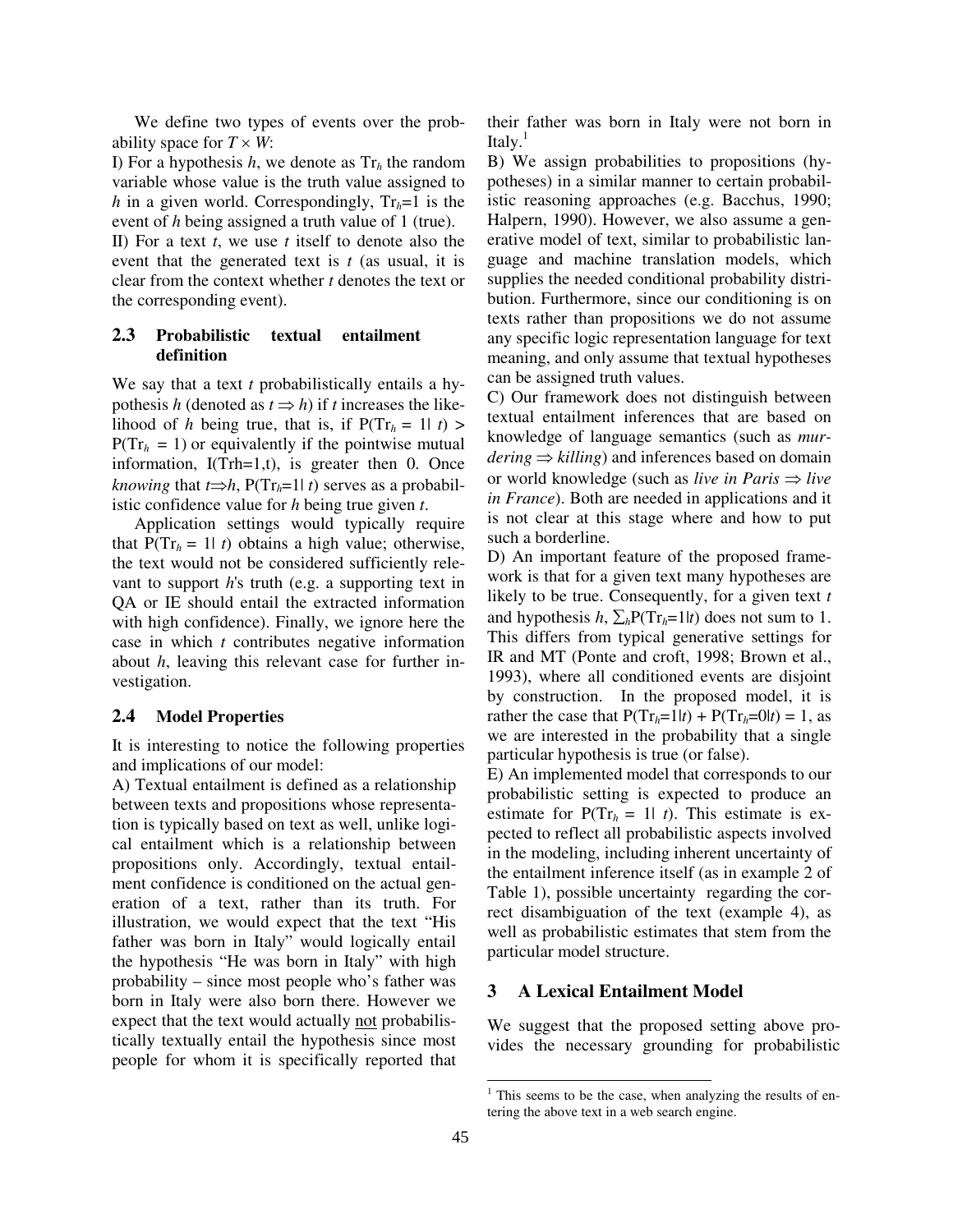modeling of textual entailment. Since modeling the full extent of the textual entailment problem is clearly a long term research goal, in this paper we rather focus on the above mentioned sub-task of *lexical entailment* - identifying when the lexical elements of a textual hypothesis *h* are inferred from a given text *t*.

To model lexical entailment we first assume that the meanings of the individual content words in a hypothesis can be assigned truth values. One possible interpretation for such truth values is that lexical concepts are assigned existential meanings. For example, for a given text  $t$ ,  $Tr_{\text{book}} = 1$  if it can be inferred in *t*'s state of affairs that a book exists. Our model does not depend on any such particular interpretation, though, as we only assume that truth values can be assigned for lexical items but do not explicitly annotate or evaluate this sub-task.

Given this setting, a hypothesis is assumed to be true if and only if all its lexical components are true as well. This captures our target perspective of lexical entailment, while not modeling here other entailment aspects. When estimating the entailment probability we assume that the truth probability of a term *u* in a hypothesis *h* is independent of the truth of the other terms in *h*, obtaining:

 $P(Tr_h = 1 | t) = \prod_{u \in h} P(Tr_u = 1 | t)$  $P(Tr_h = 1) = \prod_{u \in h} P(Tr_u = 1)$  (1)

In order to estimate  $P(Tr_u=1|v_1, ..., v_n)$  for a given word *u* and text  $t = \{v_1, \ldots, v_n\}$ , we further assume that the majority of the probability mass comes from a specific entailing word in *t*:

$$
P(Tr_u = 1 | t) = \max_{v \in t} P(Tr_u = 1 | T_v)
$$
 (2)

where *Tv* denotes the event that a generated text contains the word *v*. This corresponds to expecting that each word in *h* will be entailed from a specific word in *t* (rather than from the accumulative context of  $t$  as a whole<sup>2</sup>). Alternatively, one can view (2) as inducing an alignment between terms in the *h* to the terms in the *t,* somewhat similar to alignment models in statistical MT (Brown et al., 1993).

Thus we propose estimating the entailment probability based on lexical entailment probabilities from (1) and (2) as follows:

$$
P(Tr_h = 1 | t) = \prod_{u \in h} \max_{v \in t} P(Tr_u = 1 | T_v) \quad (3)
$$

 $\overline{a}$ 

#### **3.1 Estimating Lexical Entailment Probabilities**

We perform unsupervised empirical estimation of the lexical entailment probabilities,  $P(Tr<sub>u</sub>=1|T<sub>v</sub>)$ , based on word co-occurrence frequencies in a corpus. Following our proposed probabilistic model (cf. Section 2.2.1), we assume that the domain corpus is a sample generated by a language source. Each document represents a generated text and a (hidden) possible world. Given that the possible world of the text is not observed we do not know the truth assignments of hypotheses for the observed texts. We therefore further make the simplest assumption that all hypotheses stated verbatim in a document are true and all others are false and hence  $P(Tr_u=1|T_v) = P(T_u|T_v)$ . This simple co-occurrence probability, which we denote as lexical entailment probability –  $lep(u,v)$ , is easily estimated from the corpus based on maximum likelihood counts:

$$
lep (u, v) = P(Tr_u = 1 | T_v) \approx \frac{n_{u, v}}{n_v}
$$
 (4)

where  $n_{\nu}$  is the number of documents containing word  $v$  and  $n_{u,v}$  is the number of documents containing both *u* and *v*.

Given our definition of the textual entailment relationship (cf. Section 2.3) for a given word *v* we only consider for entailment words *u* for which  $P(Tr_u=1|T_v)$  >  $P(Tr_u=1)$  or based on our estimations, for which  $n_{u,v}/n_u > n_v/N$  (N is total number of documents in the corpus).

We denote as *tep* the textual entailment probability estimation as derived from (3) and (4) above:

$$
tep(t, h) = \prod_{u \in h} \max_{v \in t} lep(u, v) \quad (5)
$$

#### **3.2 Baseline model**

As a baseline model for comparison, we use a score developed within the context of text summarization. (Monz and de Rijke, 2001) propose modeling the directional entailment between two texts  $t_1$ ,  $t_2$  via the following score:

$$
entscore (t_1, t_2) = \frac{\sum_{w \in (t_1 \cap t_2)} idf(w)}{\sum_{w \in t_2} idf(w)}
$$
 (6)

where  $idf(w) = log(N/n_w)$ , N is total number of documents in corpus and  $n_w$  is number of docu-

<sup>&</sup>lt;sup>2</sup> Such a model is proposed in (Glickman et al., 2005b)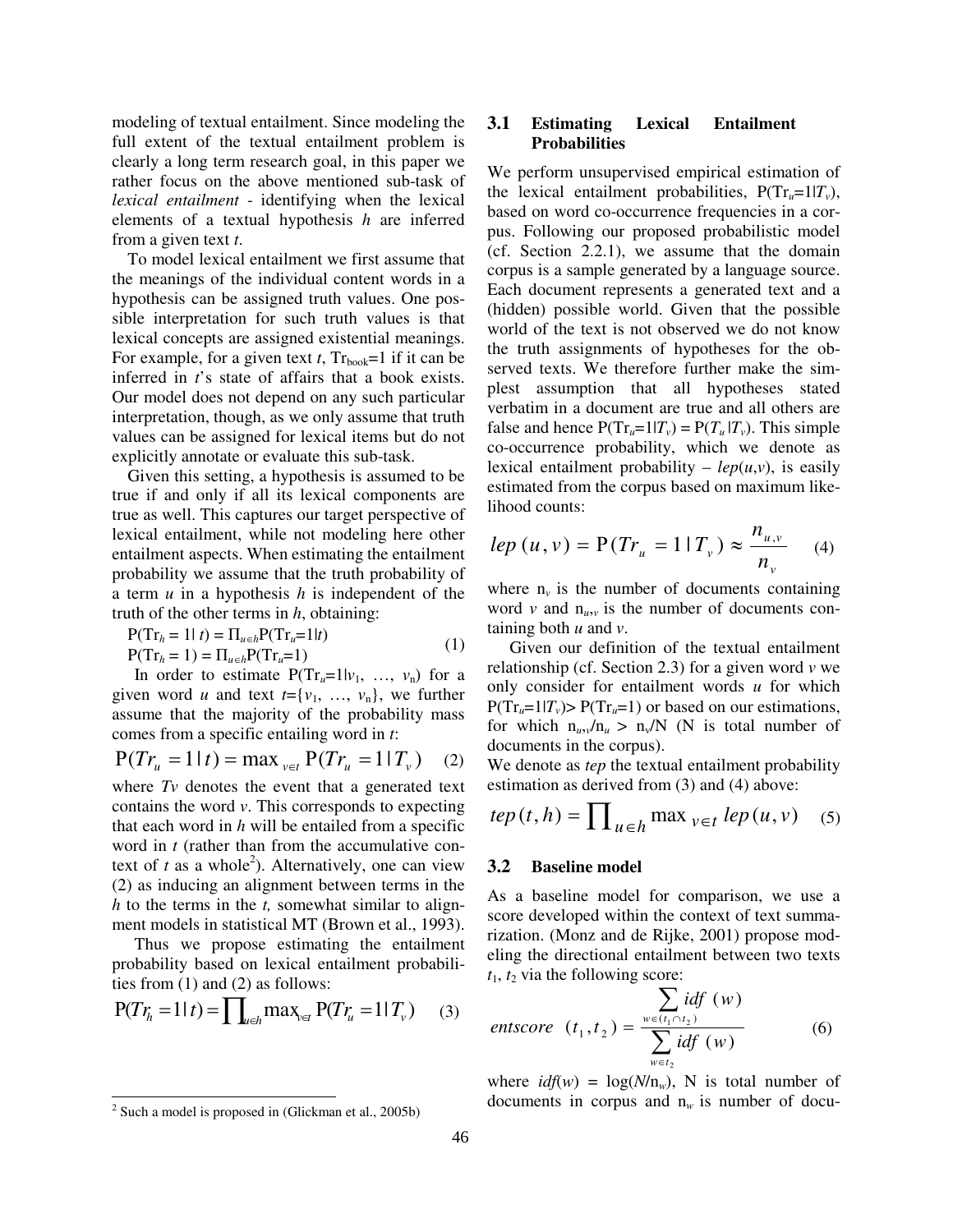ments containing word *w*. A practically equivalent measure was independently proposed in the context of QA by (Saggion et al.,  $2004$ <sup>3</sup>. This baseline measure captures word overlap, considering only words that appear in both texts and weighs them based on their inverse document frequency.

#### **4 The RTE challenge dataset**

The RTE dataset (Dagan et al., 2005) consists of sentence pairs annotated for entailment. Fo this dataset we used word cooccurrence frequencies obtained from a web search engine. The details of this experiment are described in Glickman et al., 2005a. The resulting accuracy on the test set was 59% and the resulting confidence weighted score was 0.57. Both are statistically significantly better than chance at the 0.01 level. The baseline model (6) from Section 3.2, which takes into account only terms appearing in both the text and hypothesis, achieved an accuracy of only 56%. Although our proposed lexical system is relatively simple, as it doesn't rely on syntactic or other deeper analysis, it nevertheless was among the top ranking systems in the RTE Challenge.

## **5 RCV1 dataset**

In addition to the RTE dataset we were interested in evaluating the model on a more representative set of texts and hypotheses that better corresponds to applicative settings. We focused on the information seeking setting, common in applications such as QA and IR, in which a hypothesis is given and it is necessary to identify texts that entail it.

An annotator was asked to choose 60 hypotheses based on sentences from the first few documents in the *Reuters Corpus Volume 1* (Rose et al., 2002). The annotator was instructed to choose sentential hypotheses such that their truth could easily be evaluated. We further required that the hypotheses convey a reasonable information need in such a way that they might correspond to potential questions, semantic queries or IE relations. Table 2 shows a few of the hypotheses.

In order to create a set of candidate entailing texts for the given set of test hypotheses, we followed the common practice of WordNet based expansion (Nie and Brisebois, 1996; Yang and Chua, 2002). Using WordNet, we expanded the hypotheses' terms with morphological alternations and semantically related words<sup>4</sup>.

For each hypothesis stop words were removed and all content words were expanded as described above. Boolean Search included a conjunction of the disjunction of the term's expansions and was performed at the paragraph level over the full Reuters corpus, as common in IR for QA. Since we wanted to focus our research on semantic variability we excluded from the result set paragraphs that contain all original words of the hypothesis or their morphological derivations. The resulting dataset consists of 50 hypotheses and over a million retrieved paragraphs (10 hypotheses had only exact matches). The number of paragraphs retrieved per hypothesis range from 1 to  $400,000$ .<sup>5</sup>

# **5.1 Evaluation**

The model's entailment probability, *tep,* was compared to the following two baseline models. The first, denoted as *base*, is the naïve baseline in which all retrieved texts are presumed to entail the hypothesis with equal confidence. This baseline corresponds to systems which perform blind expansion with no weighting. The second baseline, *entscore*, is the entailment score (6) from 3.2.

The top 20 best results for all methods were given to judges to be annotated for entailment. Judges were asked to annotate an example as true if given the text they can infer with high confidence that the hypothesis is true (similar to the guidelines published for the RTE Challenge dataset). Accordingly, they were instructed to annotate the example as false if either they believe the hypothesis is false given the text or if the text is unrelated to the hypothesis. In total there were 1683 text-hypothesis pairs, which were randomly divided between two judges. In order to measure agreement, we had 200 of the pairs annotated by both judges, yielding a moderate agreement (a *Kappa* of 0.6).

 $\overline{a}$ 

<sup>&</sup>lt;sup>3</sup> (Saggion et al., 2004) actually proposed the above score with no normalizing denominator. However for a given hypothesis it results with the same ranking of candidate entailing texts.

<sup>4</sup> The following WordNet relations were used: *Synonyms*, *see also*, *similar to, hypernyms*/*hyponyms*, *meronyms*/*holonyms*, *pertainyms*, *attribute*, *entailment*, *cause* and *domain* 5

The dataset is available at:

http://ir-srv.cs.biu.ac.il:64080/emsee05\_dataset.zip